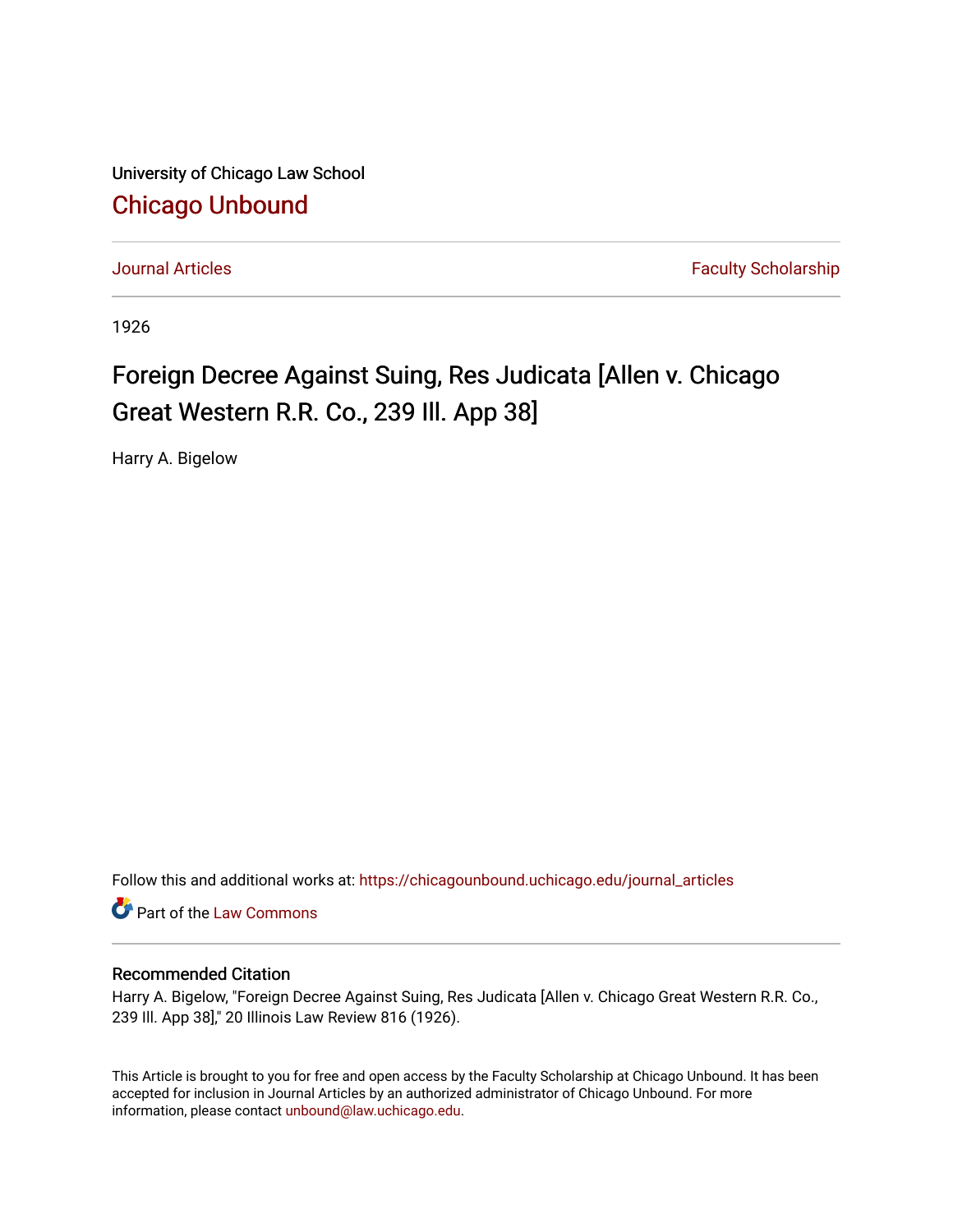ber of instances, proof by the plaintiff of negligence on the part of the defendant, is impossible, either because defendant was not negligent at all, or because plaintiff was unable at the time to secure the necessary evidence; or lastly, because the injury arose from a mere accident. Hence, it has been suggested that the state compel compulsory compensation or payment in all cases where automobiles have caused injury or death, even in cases where no negligence is provable against the operator of the vehicle, but of course exempting from liability where the injured person has been guilty of contributory negligence or wanton carelessness.15 The argument is that under similar facts the principle of workmen's compensation laws arose between employer and employee; and various phases of their constitutionality have been passed upon, thus strongly intrenching the idea as a legal institution.<sup>16</sup> The objection to this proposal is analogous to that advanced against the permission by common carriers to insure goods against negligent destruction, that automobile owners will be all the more careless.<sup>17</sup> It would seem, however, that this objection is without serious weight; it has not worked such results generally in workmen's compensation, or in operation of railways; furthermore, the deterring effect of criminal penalties would likewise seem to offset it. Higher premium rates charged to policy holders, owners of automobiles, in case of repeated infliction of injuries, would also have a deterring effect against carelessness.<sup>18</sup>

On the whole, it may be said that while the Massachusetts statutes, thus sustained by the two advisory opinions under discussion, represent a commendable step forward in solving the problem of pecuniary relief to pedestrians or users of public highways through negligent operation of automobiles, they do not go far enough, and it is likely that the future will see the introduction of the compulsory compensation principle, where defendant has not been tortiously negligent.<br>E. F. ALBERTSWORTH.

**CONFLICT** OF LAWS-FOREIGN DECREE AGAINST SUING-REs JUDICATA.- [Illinois] The question of how far the decree of one court is conclusive in the court of another state between the same parties or those in privity with them is a comparatively recent one, all the aspects of which cannot yet be regarded as definitely established.

15. *Marx* "Compulsory Automobile Insurance" Columbia L. Rev. 25: 164, Amer. Bar Assn. Journ. 11:731.

16. I have collected the various decisions construing workmen's com- pensation statutes as constitutional in my Syllabus, "The Law of Industrial Injuries" (1925 Northwestern Univ. Press) **pp.** 5-6; see also *Chamberlain* "Automobiles and Vicarious Liability" Amer. Bar Assn. Journ. 10:788.

17. Supra note 15. See also *Ives* "Compulsory Liability Insurance" Amer. Bar Assn. Journ. 10:697, replying to *Marx* "The Curse of the Personal Injury Suit" Amer. Bar Assn. Journ. 10:493.

18. *Chamberlain* "Compulsory Insurance of Automobiles" Amer. Bar Assn. Journ. 12:49.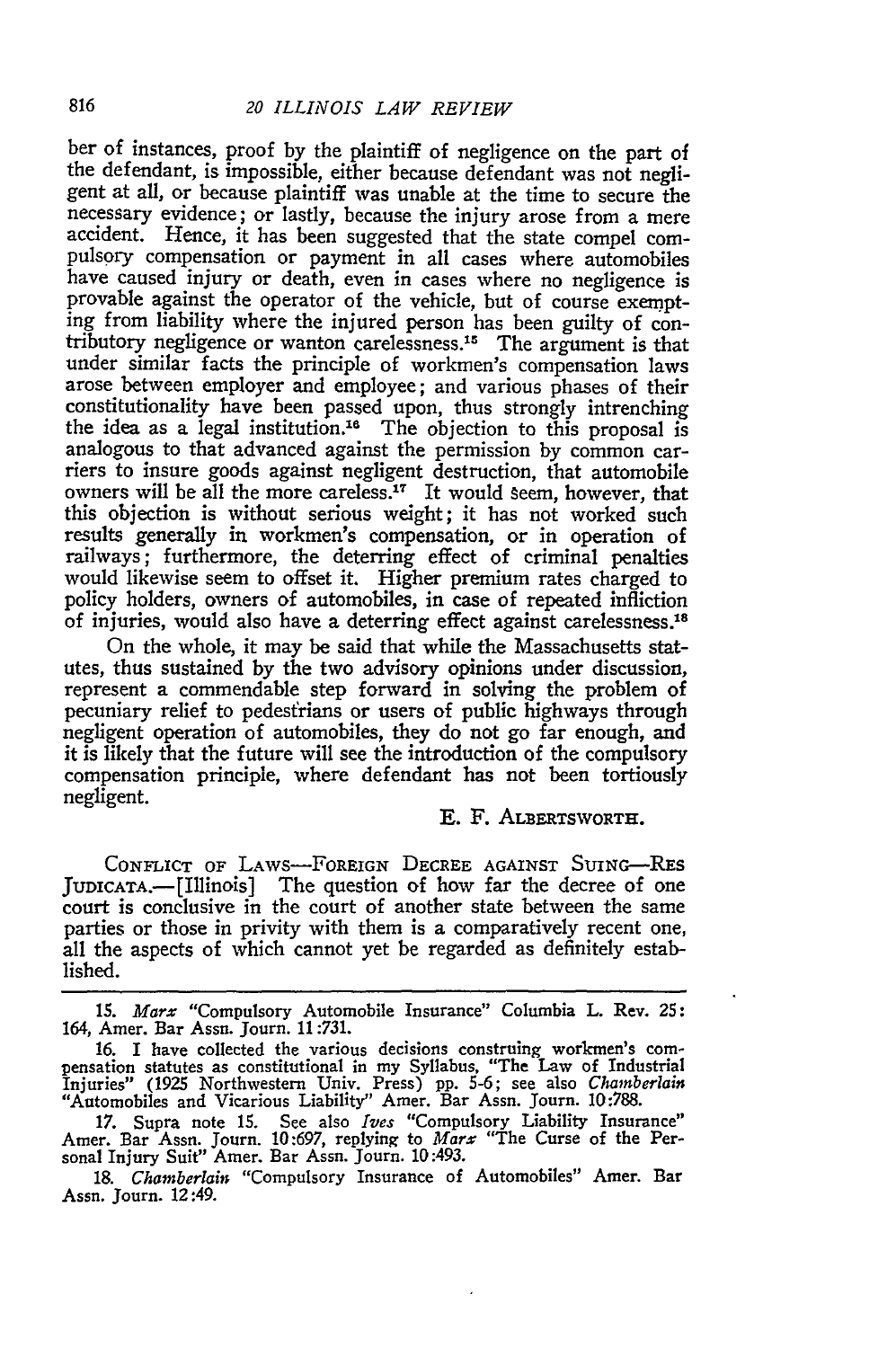A recent decision<sup>1</sup> of the Appellate court for the First district raises one aspect of this problem. In that case one Adeline Allen, a citizen of Iowa, there began an action at law for personal injuries against the Chicago, Great Western R. R. Co. While this action was pending, she began another action for the same tort in the Superior Court of Cook County. Thereupon the railroad company procured an injunction from the Iowa court restraining Allen from prosecuting the Illinois action. The railroad company then filed a motion in the Illinois court for a continuance, setting up the Iowa decree. The motion was overruled and the case tried, resulting in a verdict for Allen. *Held* by the Appellate Court, that the trial judge erred in denying the motion for a continuance based on the Iowa injunction.

There are obviously two different questions suggested here; one, when will a court issue an injunction affecting the maintenance of an action in another state;<sup>2</sup> second, what effect will be given to such an injunction in the second state?

So far as the issuance of decrees against the maintenance of actions in other states is concerned, there are numerous cases in which courts have issued injunctions of this kind. One common case is that of receivership proceedings or proceedings under a state bankruptcy statute. Courts in which such proceedings are pending have frequently issued injunctions either against certain particular creditors or blanket injunctions against all creditors, forbidding them from beginning or from continuing garnishment or attachment proceedings in another state directed against the debtor whose estate was in process of being administered.<sup>8</sup>

Aside from these cases there are also other instances in which injunctions have been granted against beginning or continuing actions in the courts of another state.4

The cases are even more numerous in which courts have refused to enjoin the bringing of actions in a foreign court, but these refusals have been rested, not on the ground of a lack of jurisdiction, but upon the ground that the right of a person to litigate his cause of action before any competent tribunal should not be interfered with, except in cases where the peculiar facts justified the issuance of the injunction.<sup>5</sup> There is of course no conflict between these two groups of cases, the question of jurisdiction is one thing, and the exercise of judicial discretion in granting or refusing the injunction is a different one.

*1. Allen v. Chicago Great Western R. R. Co.* (1925) *239* Ill. App. **38.**

*2.* Compare IL. LAw REv. 20:594.

*3. Sercomb v. Catlin* (1889) 128 IIl. **556;** *Dehon v. Foster* (1862) 4 All. (Mass.) 545; *Chafee v. Quidnick Co.* (1881) 13 R. **I.** *442; Cole v. Cunningham* **(1889) 133 U. S. 107.**

*4. Allen v. Buchanan* **(1893)** *97* Ala. **399;** *Hagar v. Adams* **(1886) 70** Iowa 746.

*5. Folkes v. R. R.* (1918) 202 Ala. **376;** *Ill. Life Ins. Co. v. Prentiss* (1917) *277* **II. 387;** *Jones v. Hughes* (1912) 156 Ia. 684; *Guggenheim v. Wahl* (1911) 203 **N.** Y. **390.**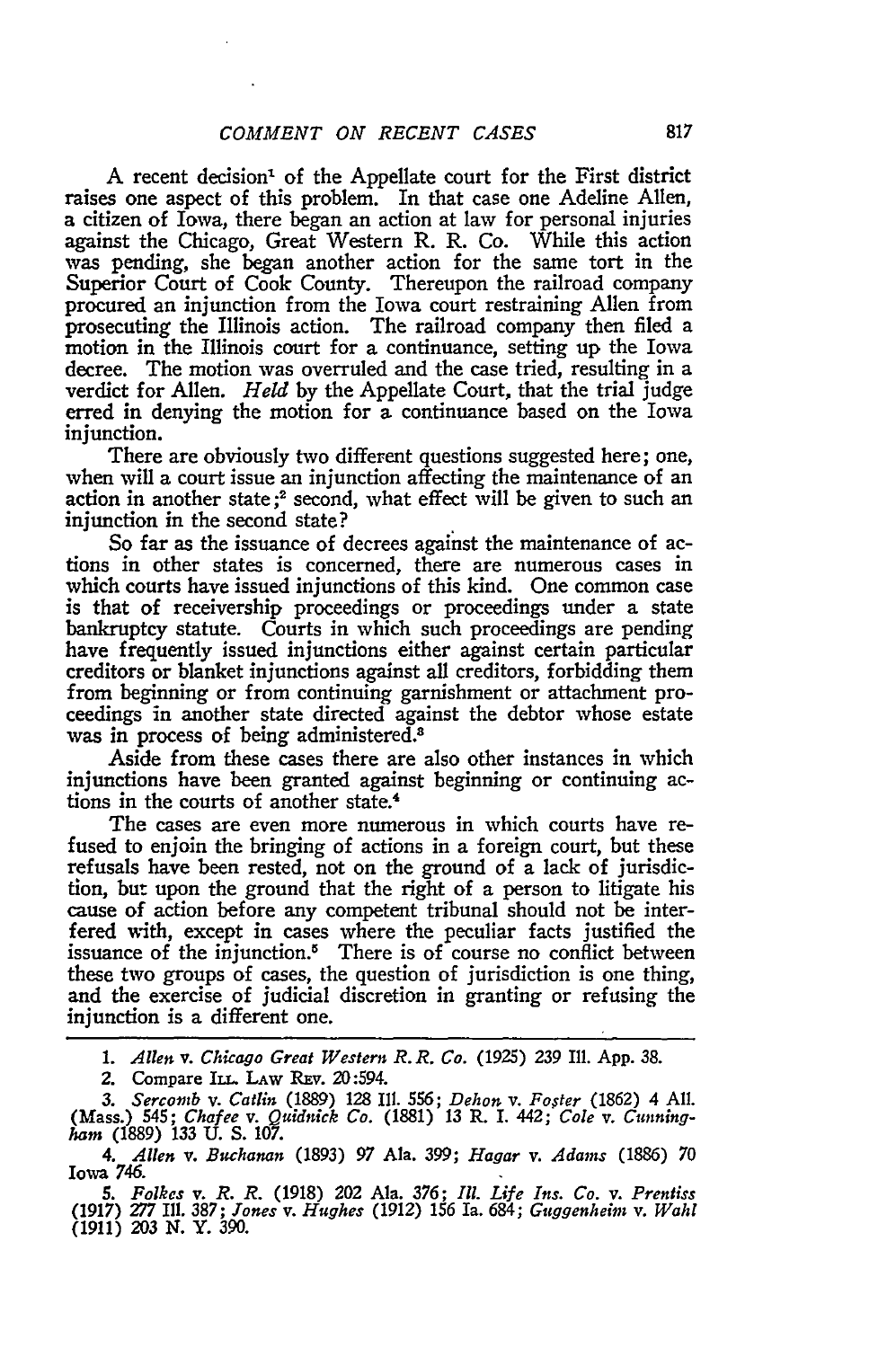Assuming that such a decree is issued by a court of competent jurisdiction, to what extent will it be recognized and enforced **by** courts of another state in an action between the same parties or their privies **?6**

So far as the bankruptcy and receivership cases go, certain distinctions must be rather carefully noticed. In a large part of the cases in which the question has arisen in the second state as **to.** what value should be given to the proceedings in the first state, the contention of the assignee in bankruptcy or the receiver has been that as a result of the proceedings in the first state he was vested with the title to the property in the second state. This title he was attempting to assert as against an attaching creditor either of the first state or of the second state or of some third state. The various courts have settled the question in different ways, according as the conveyance was or was not voluntary or as the creditor was or was was of the same state as the receiver or assignee.<sup>7</sup> In such cases the fundamental conflict of law question involved is that of Property, not of res judicata or jurisdiction of the courts, and consequently decisions in such cases that the courts do or do not recognize the title of the receiver or assignee, have no bearing upon the subject under discussion here. In several of the cases, however, in which the rights of the assignee or receiver have been sustained as against the creditor the courts have rested their decision, at least in part upon the ground that an injunction had been issued which they would recognize and enforce as against creditors subject to the jurisdiction of the court which issued it, and to that extent they are in point and tend to sustain the decision of the Appellate court in the present case.8

Aside from the cases last referred to the decisions recognizing and enforcing foreign equitable decrees enjoining litigation are very few. In *Dobson v. Pearce9* the New York Court gave effect to a Connecticut decree enjoining the collection of a New York **judg-**

6. It is interesting, parenthetically, to notice the development of the law relating to the enforcement of foreign decrees for the payment of a fixed sum. In *Carpenter v. Thorton* **(1819) 3** B. & **Ald.** 52, the court of King's Bench refused to allow an action at law to be brought upon a decree of the vice chancellor for the payment of a sum certain, on the ground that such a decree created no legal obligation. Less than ten years later, in *Henley v. Soper* **(1828) 8** B. & **C. 16,** the same court allowed an action upon a decree of a Newfoundland court of equity for the payment of a fixed sum. That an action at law can be brought upon a decree of a foreign court for the payment of a fixed amount is now definitely established: *Post v. Neafie* **(1805) 3** Caines **(N.** Y.) 22; *Warren v. McCarthy* **(1860) 25 Ill. 83;** *Pennington v. Gibson* **(1853) 16** How. **(57 U. S.) 65.** In *Barber v. Barber* **(1858)** 21 How. **(62 U. S.) 582,** a bill in equity was allowed for the same purpose. See also *Wagener v. Wagener* (1904) **26** R. I. **27.**

**7.** See, for example, the following Illinois decisions: *Rhawn v. Pearce* (1884) 110 **I11.** 350; *Townsend v. Coxe* (1894) 151 Ill. **62;** *1. Walter Thomp- son Co. v. Whitehead* **(1900) 185** Ill. 454; *Ill. Savings Bank v. Northern Bank* **(1920) 292** Ill. **11.**

*8. Bagby v. R. R.* **(1878) 86** Pa. **291;** *Gilman v. Ketcham* **(1893)** 84 Wis. **60.** Compare *Schindelholz v. Cullum* **(1893) 55** Fed. **885.**

**9.** (1854) 12 **N.** Y. **156.**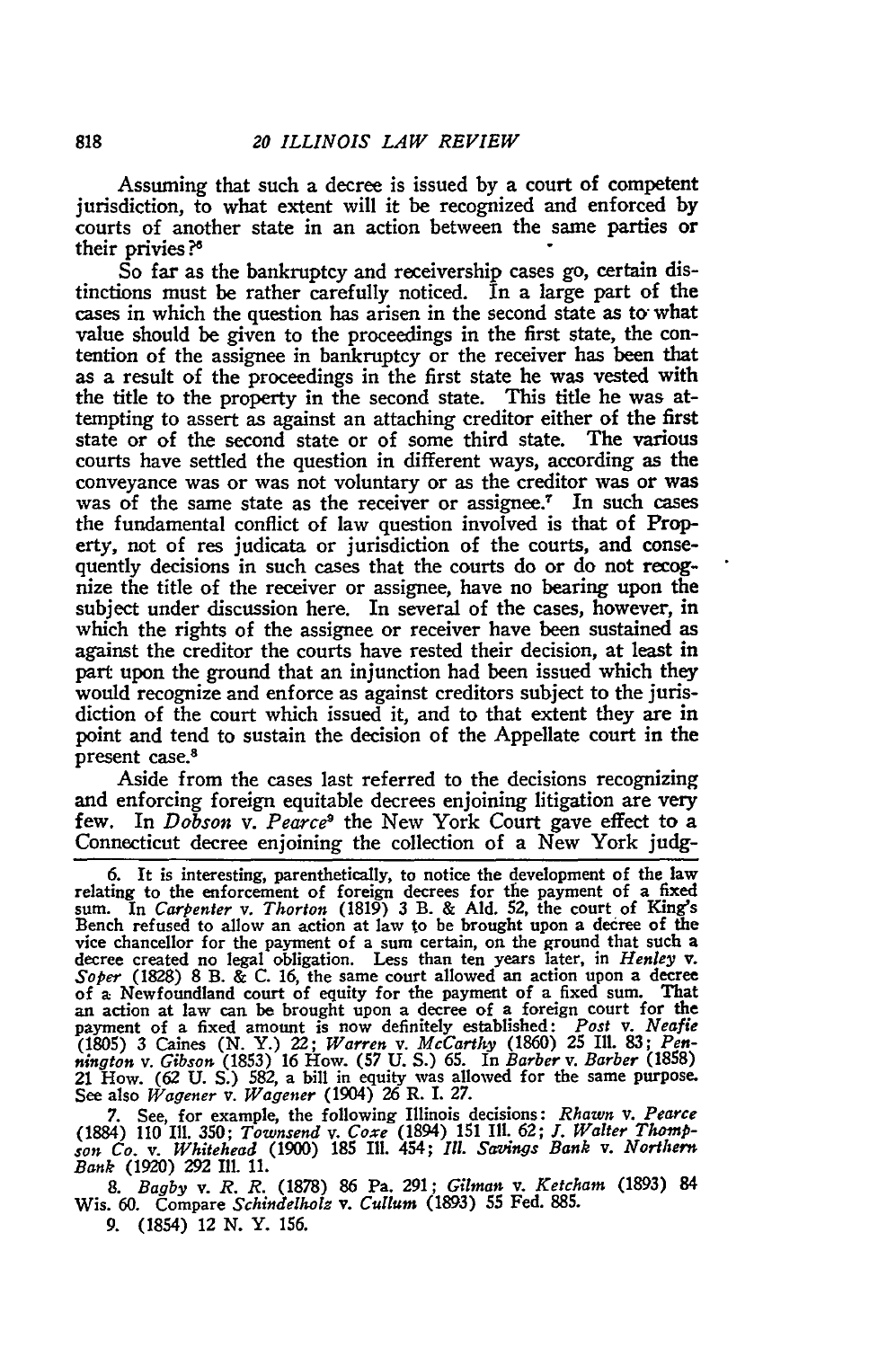ment obtained **by** fraud. In *Fisher v. Pacific Mutual Life Ins. Co."°* a plea in abatement to an action brought in Mississippi upon an insurance policy was sustained upon proof of an injunction issued **by** a Tennessee court enjoining the plaintiff from suing upon the policy outside of Tennessee.

It may be objected that in these two last mentioned cases the decree of the court was final whereas in the present case the decree. was still subject to be modified **by** the court. An interlocutory decree will not be enforced in another state<sup>11</sup> and does not come within the full faith and credit clause of the Constitution.<sup>12</sup> But the fact that a decree is made expressly subject to the control of the court that issued it and may be modified on proper showing does not render it any the less a final decree so long as it stands.<sup>13</sup>

It is believed that *Dobson v. Pearce" and Fisher v. Insurance Co.*<sup>15</sup> and the language of the court in *Gilman v. Ketcham*<sup>16</sup> sustain the conclusion of the Appellate court in the case at hand and that they are in accord with one another and with an established principle of the common law rules of conflict of laws. This general principle is that once a right has been created **by** a law competent to do so, that right will be recognized and enforced **by** other jurisdictions unless so to do would violate some definitely established and fundamental policy of the law of the second state.<sup>17</sup> The mere fact that the right would not have come into being in the second state on the given facts does not in itself show any such fundamental policy against the right as to prevent its enforcement once it has been established that it was duly created. In the present case, the Iowa court **by** its decree created the duty on the part of the plaintiff in the Illinois action to refrain from the further prosecution of it. That duty once being properly established will be enforced **by** Illinois unless it is opposed to some fundamental policy of the state and there was no showing of any such policy.

One other question is suggested by the case though not discussed by the court. If the foregoing propositions are correct the conflict of law rule of Illinois is that it will recognize and enforce the duty created by the law of Iowa to refrain from prosecuting the Illinois action. This is perhaps also a duty imposed upon the Illinois courts by the full faith and credit clause. But the exact method by which the obligation so created shall be enforced is one that the Illinois law will settle for itself. Conceivably Allen might have been allowed to go ahead with the action at law and the railroad

10. (1916) *112* Miss. *30.* 11. *Baugh v. Baugh* (1816) 4 Bibb. (Ky.) **556.** *12. Board of Public Works v. Columbia* (1873) **17** Wall. (84 **U. S.)** 521.

*17.* How far even this qualification will hold in the light of the full faith and credit clause in cases where the right created in the first state takes the shape of a judgment of a court of competent jurisdiction cannot be considered at this time.

*<sup>13.</sup> Sistare v. Sistare* (1909) **218** U. S. 1.

<sup>14.</sup> Ante note **9.**

**<sup>15.</sup>** Ante note **10.**

<sup>16.</sup> Ante note 8.